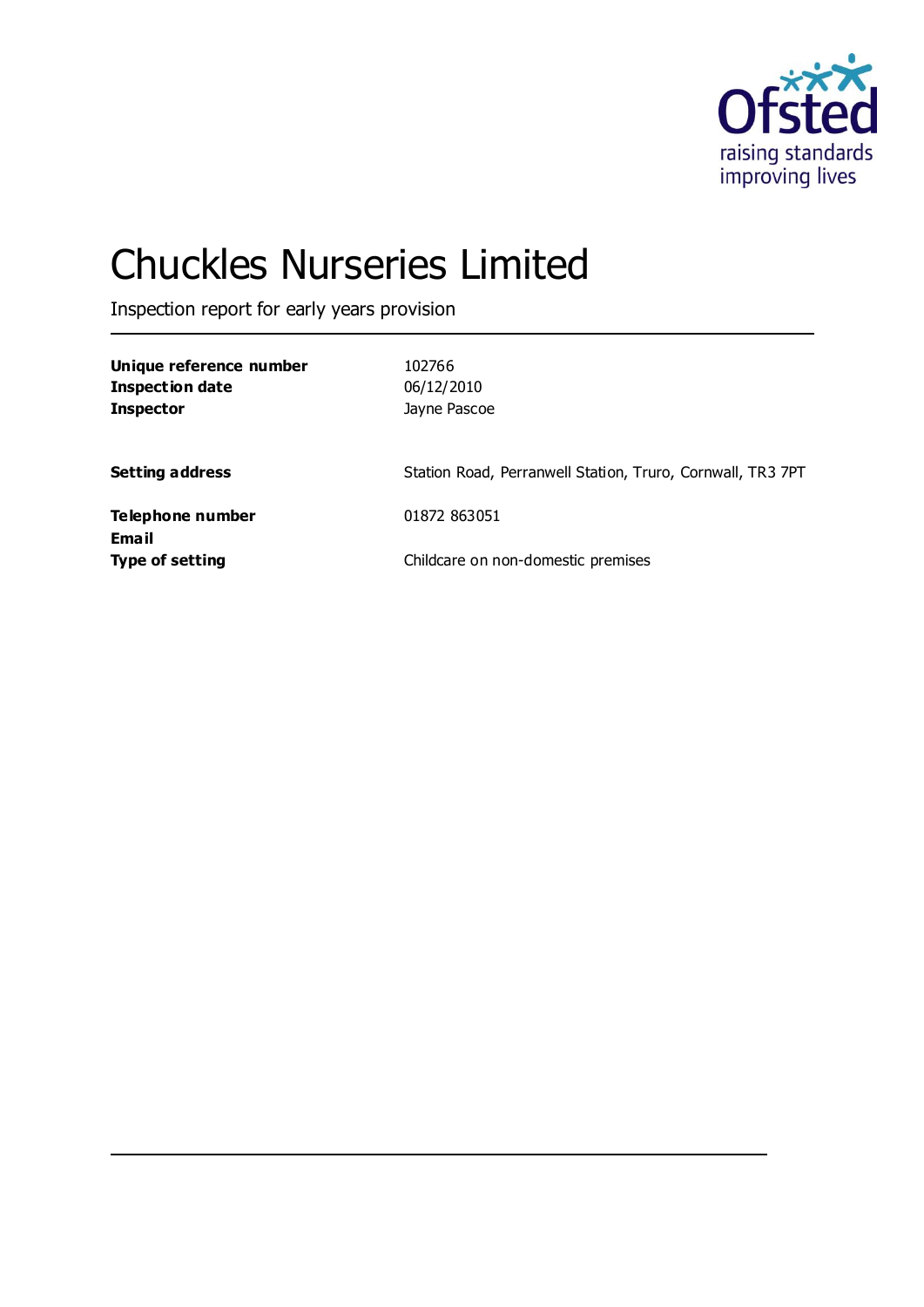The Office for Standards in Education, Children's Services and Skills (Ofsted) regulates and inspects to achieve excellence in the care of children and young people, and in education and skills for learners of all ages. It regulates and inspects childcare and children's social care, and inspects the Children and Family Court Advisory Support Service (Cafcass), schools, colleges, initial teacher training, work-based learning and skills training, adult and community learning, and education and training in prisons and other secure establishments. It assesses council children's services, and inspects services for looked after children, safeguarding and child protection.

If you would like a copy of this document in a different format, such as large print or Braille, please telephone 0300 123 1231, or email enquiries@ofsted.gov.uk.

You may copy all or parts of this document for non-commercial educational purposes, as long as you give details of the source and date of publication and do not alter the information in any way.

T: 0300 123 1231 Textphone: 0161 618 8524 E: enquiries@ofsted.gov.uk W: [www.ofsted.gov.uk](http://www.ofsted.gov.uk/)

© Crown copyright 2010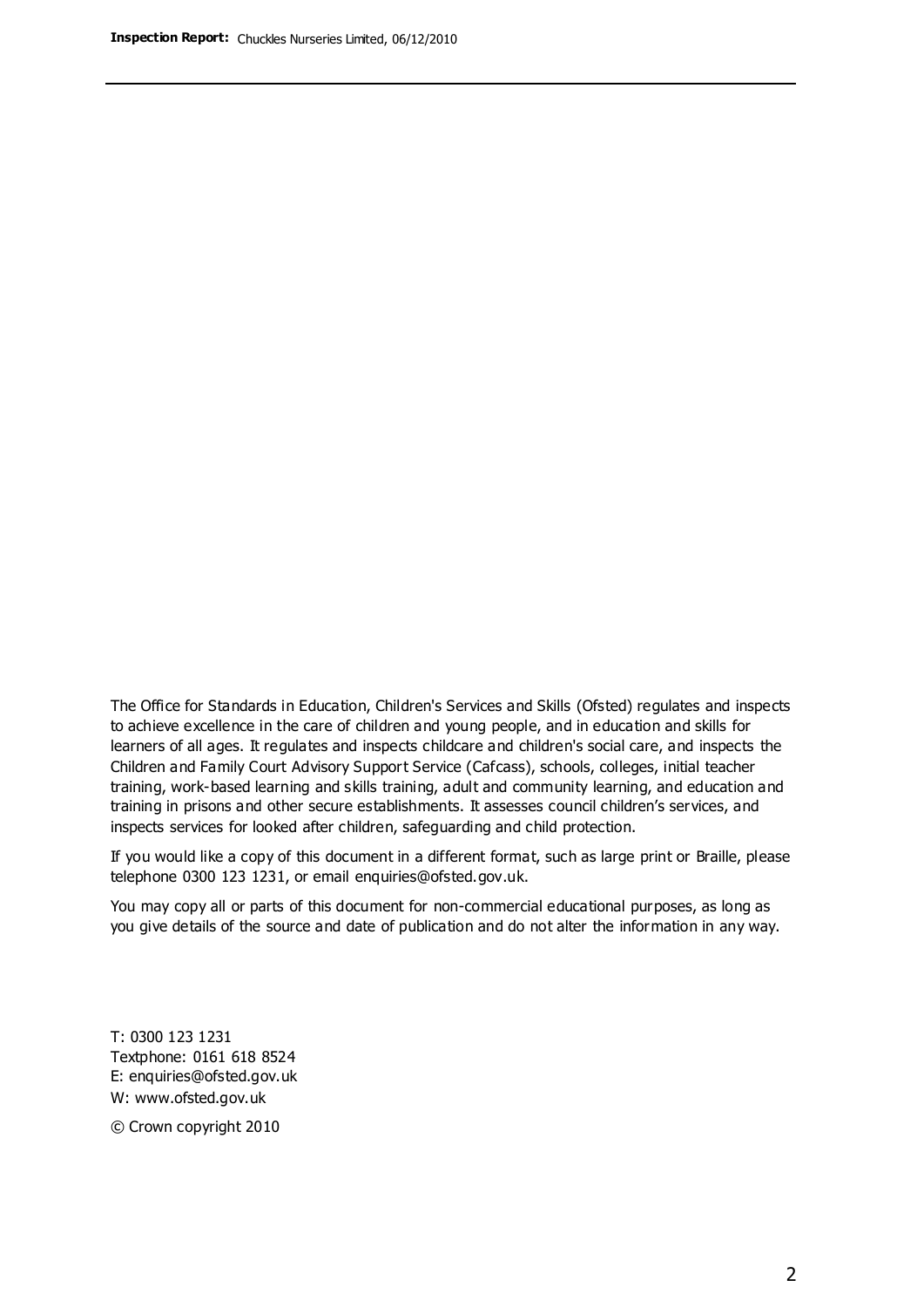### **Introduction**

This inspection was carried out by Ofsted under Sections 49 and 50 of the Childcare Act 2006 on the quality and standards of the registered early years provision. 'Early years provision' refers to provision regulated by Ofsted for children from birth to 31 August following their fifth birthday (the early years age group). The registered person must ensure that this provision complies with the statutory framework for children's learning, development and welfare, known as the *Early* Years Foundation Stage.

The provider must provide a copy of this report to all parents with children at the setting where reasonably practicable. The provider must provide a copy of the report to any other person who asks for one, but may charge a fee for this service (The Childcare (Inspection) Regulations 2008 regulations 9 and 10).

The setting also makes provision for children older than the early years age group which is registered on the voluntary and/or compulsory part(s) of the Childcare Register. This report does not include an evaluation of that provision, but a comment about compliance with the requirements of the Childcare Register is included in Annex B.

Please see our website for more information about each childcare provider. We publish inspection reports, conditions of registration and details of complaints we receive where we or the provider take action to meet the requirements of registration.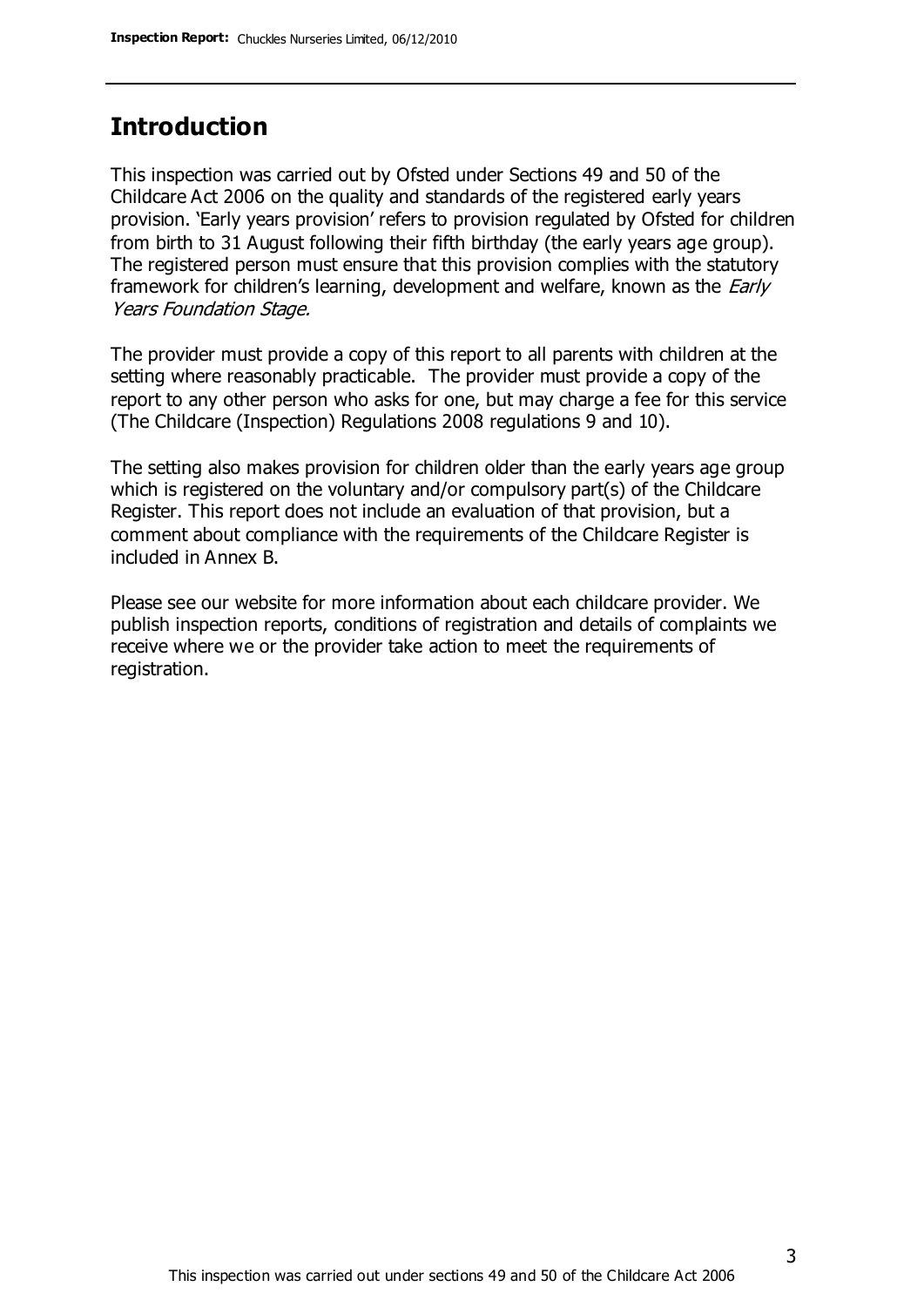## **Description of the setting**

Chuckles Day Nursery is one of two nurseries run by Chuckles Nurseries Limited. It opened in 2001 and operates from two floors in a converted Methodist chapel. Generally the premises are accessible. However, the first floor is accessed via a flight of stairs and as the building is listed, this limits the scope for improvement to make all areas fully accessible. The nursery is situated in the rural village of Perranwell Station, near Truro, Cornwall. The setting is open each weekday from 8am until 6pm for 51 weeks of the year. All children share access to a secure enclosed outdoor play area.

The nursery is registered by Ofsted on the Early Years Register and the compulsory part of the Childcare Register. A maximum of 50 children under eight may attend the nursery at any one time. There are currently 26 children on roll who are in the early years age group. Of these, three children also attend other early years settings. Children come from a wide catchment area.

The nursery employs 10 members of staff, all of whom hold appropriate early years qualifications. There are two members of staff who are currently working towards a further qualification. The setting receives support from the local authority.

### **The overall effectiveness of the early years provision**

Overall the quality of the provision is good.

Staff demonstrate a good knowledge and understanding of the Early Years Foundation Stage. They have implemented effective procedures to ensure that children's unique needs are identified, respected and met. Information is shared regularly with parents through a variety of appropriate methods. The provision actively seeks and welcomes support and advice from early years agencies, in order to keep up-to-date. All staff are fully involved in evaluating the nursery practice and as a result, they are successful in maintaining continuous improvement.

### **What steps need to be taken to improve provision further?**

To further improve the early years provision the registered person should:

update the nursery documentation where required, in order to improve ease  $\bullet$ of access to relevant information.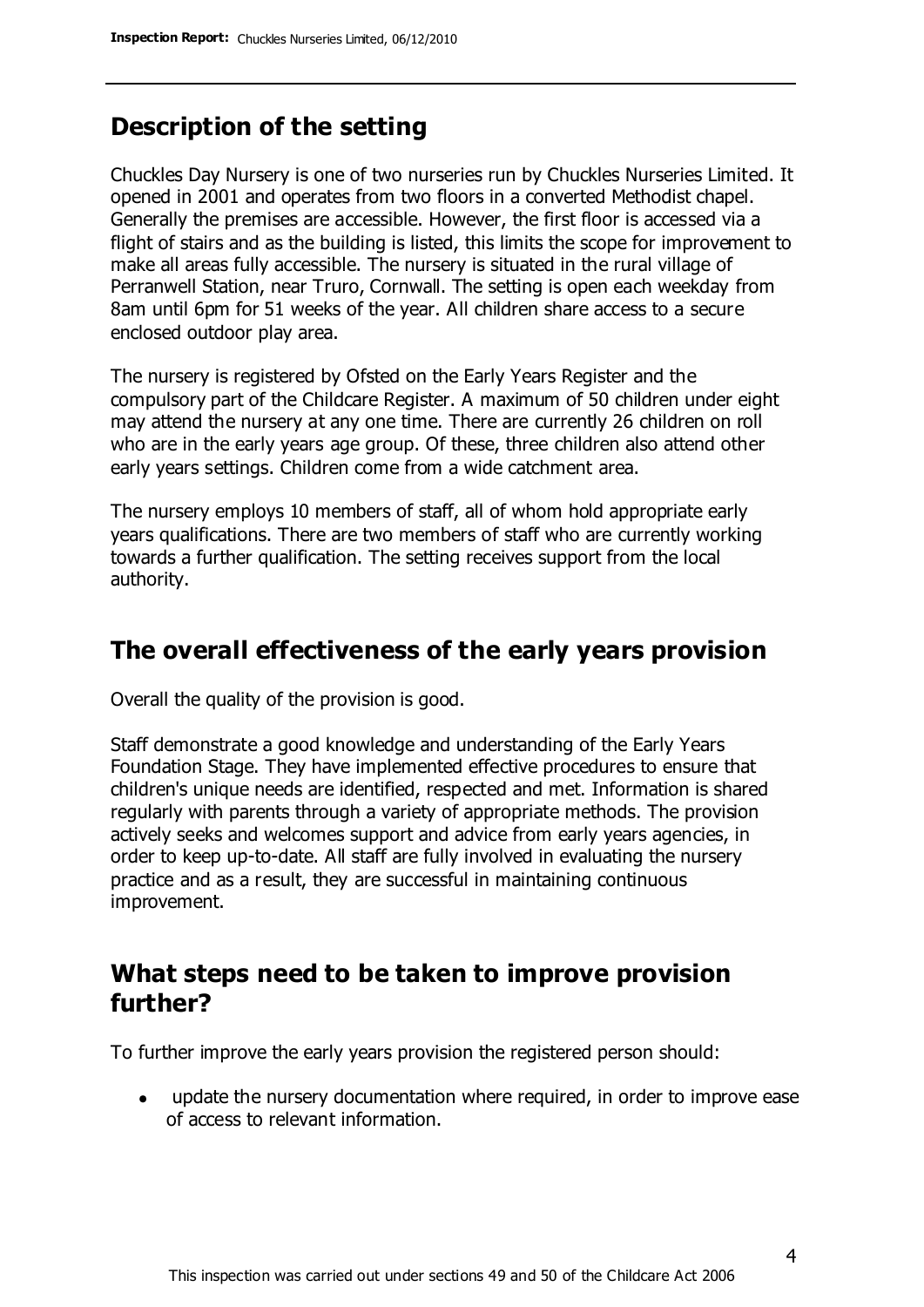# **The effectiveness of leadership and management of the early years provision**

The nursery follows robust procedures to safeguard the children in their care. All staff are suitably qualified and experienced and demonstrate a good level of commitment to continued professional development. Effective written risk assessments are used to maintain children's safety and security and these are regularly reviewed and updated as required. Appropriate safety equipment, such as high chairs and low secure safety gates, are in place to protect children from harm and support their development. Children are closely supervised at all times. Children are protected from unvetted persons as visitors to the setting are monitored closely at all times. Staff demonstrate confidence in their ability to identify, record and report any child protection concerns, in line with the Local Safeguarding Children Board procedures and designated members of staff have completed appropriate safeguarding training. Children are developing a good awareness of maintaining their own safety through practising regular emergency evacuation procedures with the adults, in order to increase their confidence and familiarity.

The nursery operates from a two storey converted chapel, which is a listed building. The setting is organised well to provide comfortable, safe and secure areas in which children of all ages can rest and play. Pre-school and out of school care is provided on the first floor of the property, which is accessed via a flight of stairs. However, staff ensure that wherever possible children benefit from an enabling indoor and outdoor environment. Children of all ages are able to freely access a wide range of toys and resources and can independently use the toilet facilities. They make regular and effective use of the outdoor learning environment. Children are confident to initiate ideas for play and also engage in adult-led activities based upon their unique preferences, interests and abilities, which are respected and carefully planned for by their designated key person.

Staff have implemented effective assessment systems, which include useful written observations, photographs and examples of children's work. These are shared regularly with parents, in order to celebrate children's achievements and to identify appropriate 'next steps' for their learning and development. Children are encouraged to be actively involved in making suggestions to influence future planning. This enables them to revisit favourite activities as often as they wish. Key staff ensure that appropriate opportunities are provided for children to make good levels of individual progress. Staff recognise the benefits of reflecting upon their practice and have implemented effective systems for self-evaluation, in order to drive further improvement. Although all the documentation available for parents contains accurate information, the complaint procedure and log used by staff has not been updated and there are two separate systems for recording staff suitability checks, where one would suffice. Positive partnerships with parents and other early years providers have been established. Staff share information effectively through a good range of written policies and procedures, newsletters and a well resourced notice board. Contracts and consents are used to agree and maintain good practice and daily verbal information sharing also enhances the practice further. Good opportunities are provided for children to understand and respect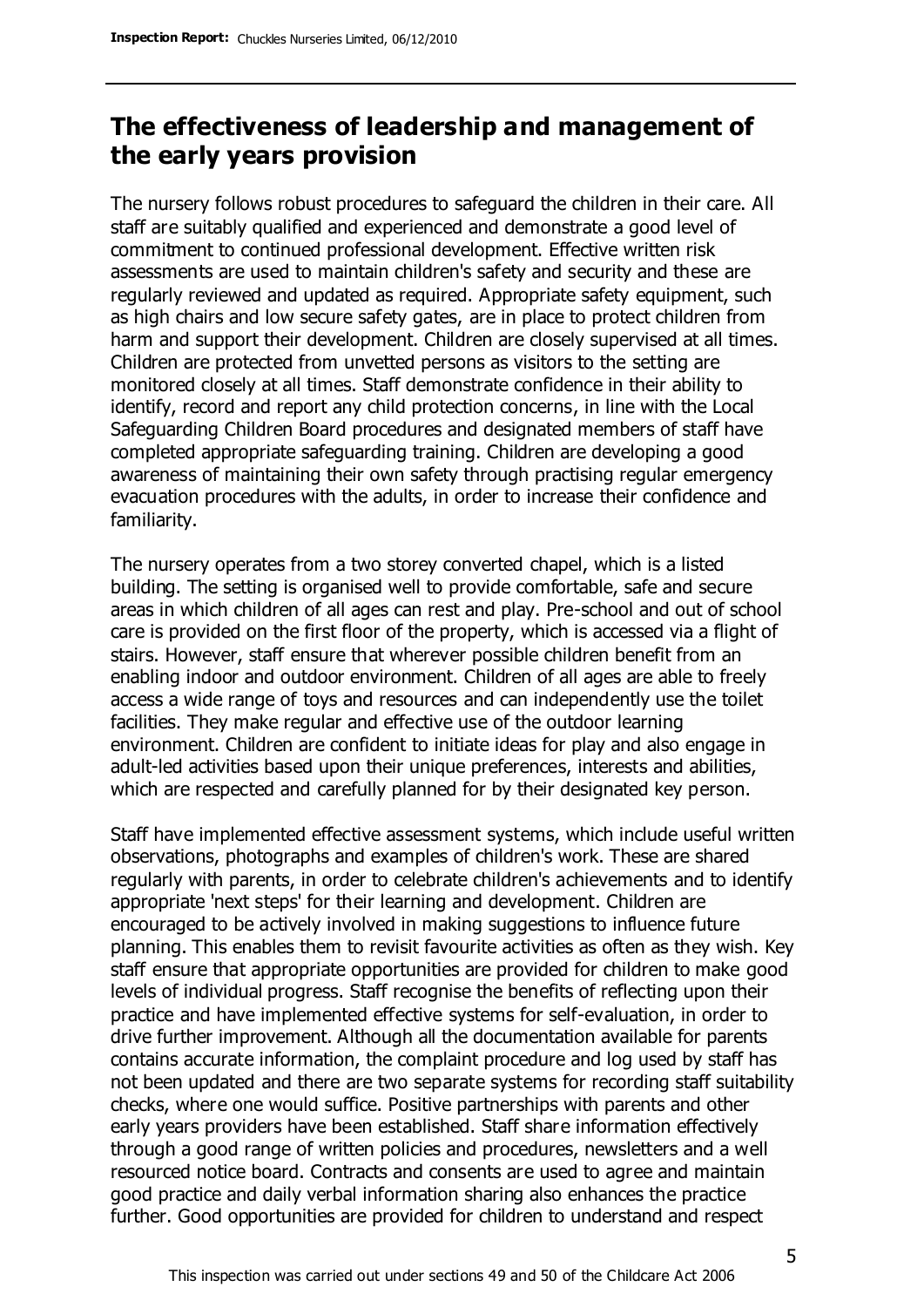people's differences. As a result, the setting is successful in their ability to be inclusive in their practice.

# **The quality and standards of the early years provision and outcomes for children**

Children attending the nursery are confident and happy. They have established strong and positive relationships with adults and other children. Children are kind to one another, demonstrate good manners and are helpful, as they take responsibility for tidying toys away after use. They are keen to interact with adults and actively involve them in their play. Children are extremely imaginative in their role play and create wonderful scenarios, which they skilfully develop and extend with use of the good range of additional tools and materials which are freely available. They successfully maintain imaginative play for considerable periods of time. Children enthusiastically engage in creative activities such as play dough, decorating Christmas bears, making group collages and painting. They enjoy use of a range of sensory materials such as 'gloop' and shaving foam and have daily access to a sensory room to explore lights, textures, smells and sounds. Children's work is very attractively and prominently displayed on the nursery walls for all to admire. Children greatly enjoy favourite story books, taking their time to look at the pictures and tell the story to their friends, whilst relaxing in the cosy book corner. Staff use signing to enable children of all ages and abilities to express themselves. Children chat purposefully as part of their self-initiated role play using their 'walkie-talkies'. They are confident to organise their play and establish rules, as they clearly and firmly explain their ideas and negotiate with one another, in order to maintain harmonious play.

Children are developing their numeracy and problem-solving skills as they count, match, sort and complete appropriately complex puzzles. For example, older children competently construct a 'hide-out' for their imaginative play using large construction. They are able to plan and create this with very little adult help. Younger children complete wooden puzzles with larger pieces and receive higher levels of adult support. Older children are developing their awareness of numerals as they match items outdoors to the prominently displayed numbers stuck onto the fence. Children explore and celebrate their own culture and beliefs and those of others through free use of a good selection of visual aids, books, toys and resources. People who live and work in the local community are invited in to the nursery to share their knowledge and skills with children and staff at the setting. Children have access to an excellent range of technological equipment such as a computer, laptop, video recorder and camera. They have grown their own fruit and vegetables in the garden in the summer and have made soup with their produce. Children recycle waste packaging to make junk models and re-use collected rainwater to water their plants. They benefit from daily opportunities for fresh air and physical exercise outdoors regardless of the weather as they wear protective clothing. Staff have been successful in developing the use of the outdoor learning environment to enable children to benefit from purposeful activities. Children follow good heath and hygiene procedures and are developing their awareness of the importance of healthy eating as they enjoy nutritious home cooked meals at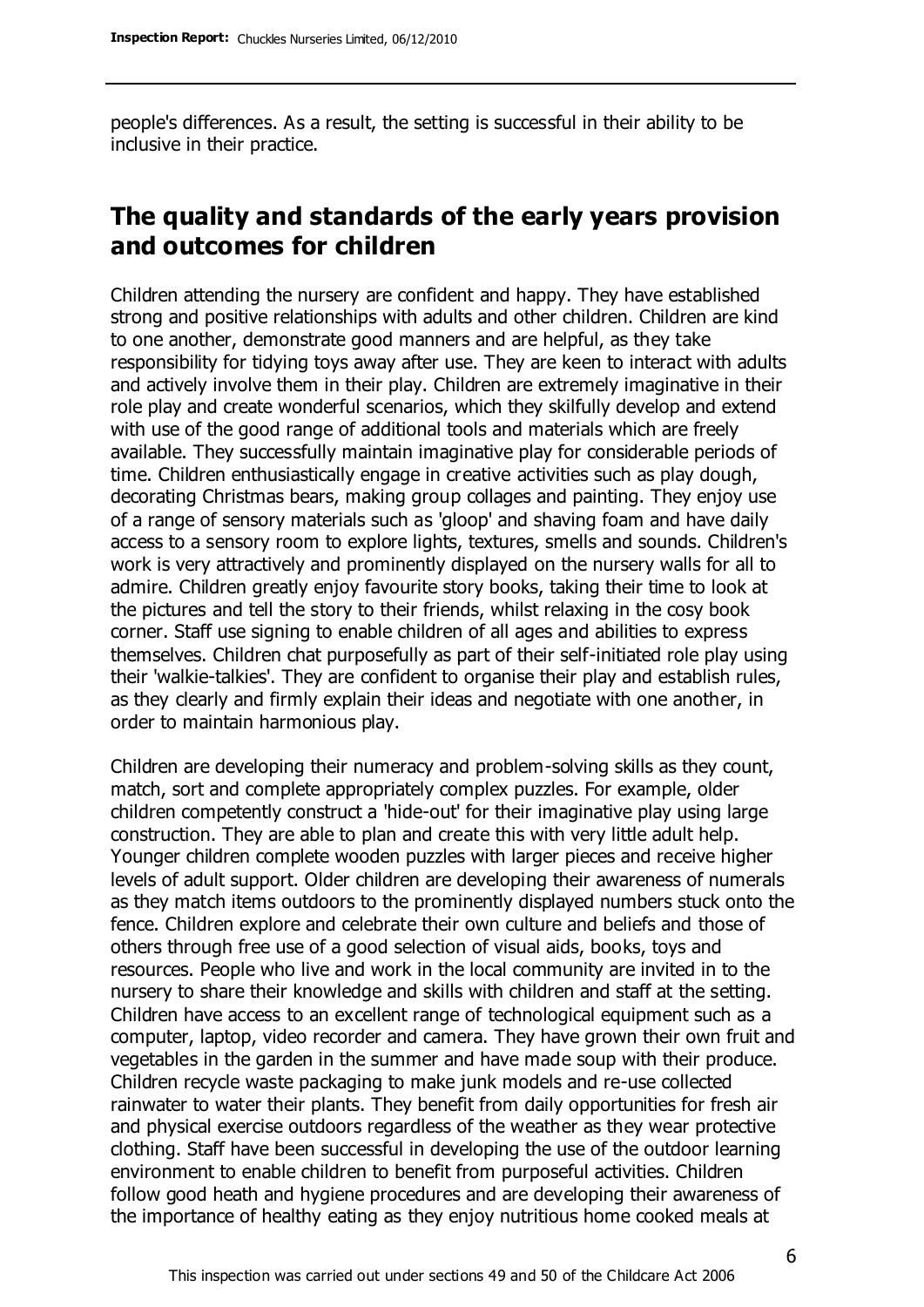lunch time. Overall, there is evidence that children are making good levels of progress in their learning and development.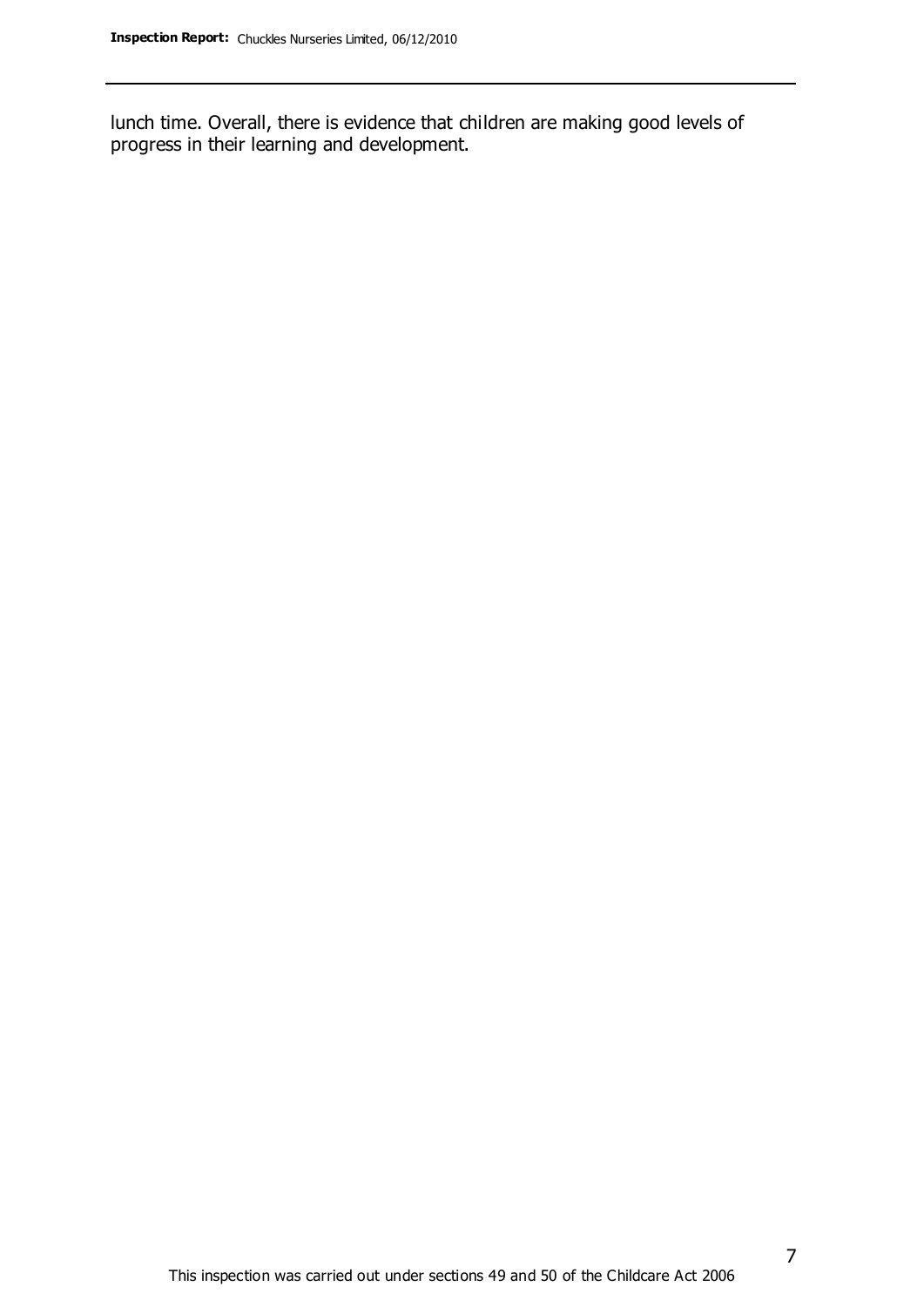# **Annex A: record of inspection judgements**

#### **The key inspection judgements and what they mean**

Grade 1 is Outstanding: this aspect of the provision is of exceptionally high quality Grade 2 is Good: this aspect of the provision is strong Grade 3 is Satisfactory: this aspect of the provision is sound Grade 4 is Inadequate: this aspect of the provision is not good enough

### **The overall effectiveness of the early years provision**

| How well does the setting meet the needs of the<br>children in the Early Years Foundation Stage? |  |
|--------------------------------------------------------------------------------------------------|--|
| The capacity of the provision to maintain continuous                                             |  |
| improvement                                                                                      |  |

### **The effectiveness of leadership and management of the early years provision**

| The effectiveness of leadership and management of the             |  |
|-------------------------------------------------------------------|--|
| <b>Early Years Foundation Stage</b>                               |  |
| The effectiveness of leadership and management in embedding       |  |
| ambition and driving improvement                                  |  |
| The effectiveness with which the setting deploys resources        |  |
| The effectiveness with which the setting promotes equality and    |  |
| diversity                                                         |  |
| The effectiveness of safeguarding                                 |  |
| The effectiveness of the setting's self-evaluation, including the |  |
| steps taken to promote improvement                                |  |
| The effectiveness of partnerships                                 |  |
| The effectiveness of the setting's engagement with parents and    |  |
| carers                                                            |  |

### **The quality of the provision in the Early Years Foundation Stage**

The quality of the provision in the Early Years Foundation Stage  $\vert$  2

### **Outcomes for children in the Early Years Foundation Stage**

| <b>Outcomes for children in the Early Years Foundation</b>    |  |
|---------------------------------------------------------------|--|
| <b>Stage</b>                                                  |  |
| The extent to which children achieve and enjoy their learning |  |
| The extent to which children feel safe                        |  |
| The extent to which children adopt healthy lifestyles         |  |
| The extent to which children make a positive contribution     |  |
| The extent to which children develop skills for the future    |  |

Any complaints about the inspection or report should be made following the procedures set out in the guidance available from Ofsted's website: www.ofsted.gov.uk